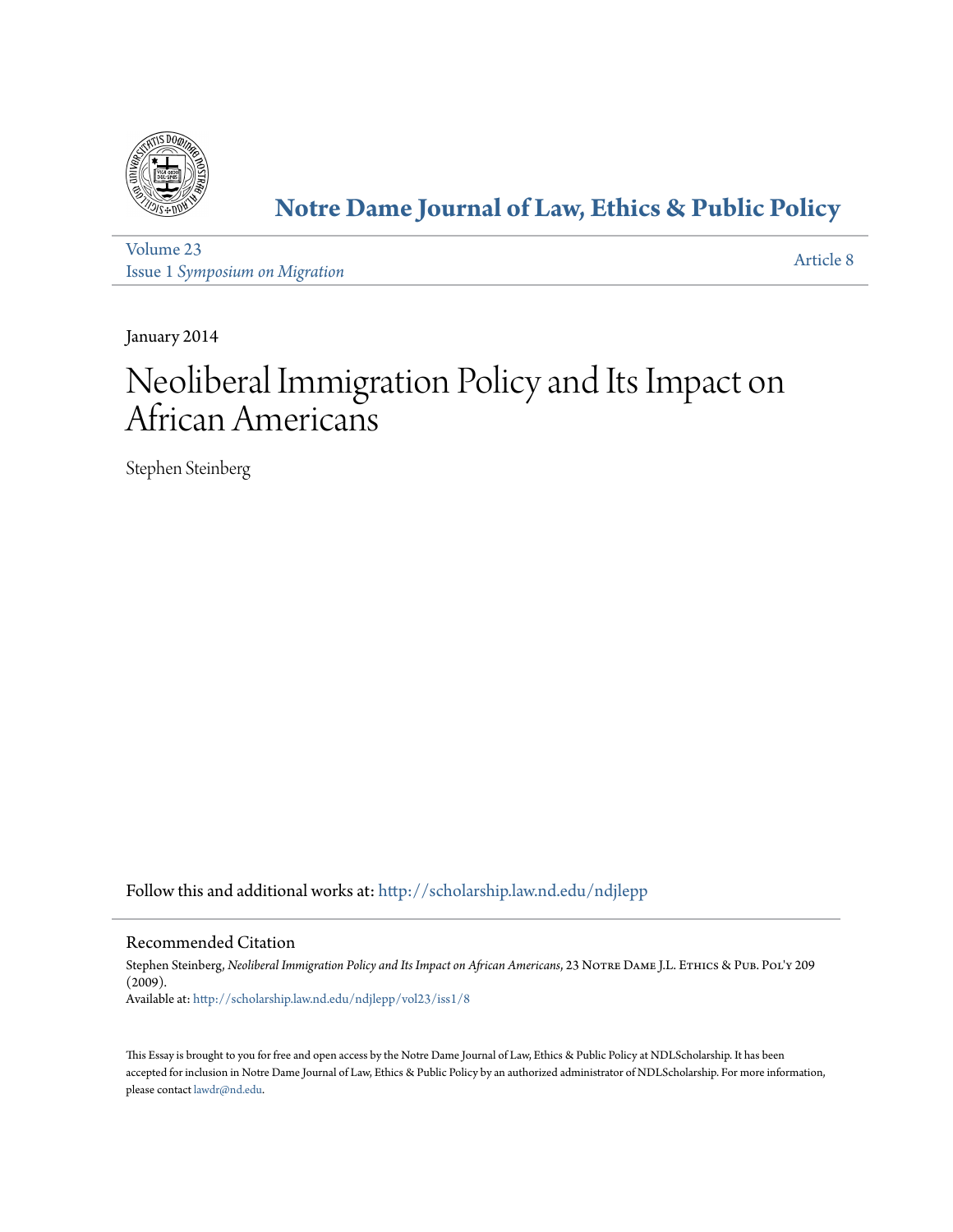## NEOLIBERAL IMMIGRATION **POLICY AND ITS IMPACT ON AFRICAN AMERICANS**

#### STEPHEN STEINBERG\*

This paper builds on my earlier paper, *Immigration, African Americans, and Race Discourse,* published in *New Politics* in 2005.1 In that paper, I argued that all through American history, beginning with slavery, ruling elites installed a system of occupational apartheid that relegated African Americans to the least desirable jobs in the preindustrial sectors of the national economy, especially Southern agriculture, and relied on European immigrants to provide the necessary manpower for burgeoning industries in the North. In effect, the industrial revolution was "for whites only," reflecting a regional and racial division of labor that prevented blacks from gaining a foothold in job markets that allowed immigrants and their children to climb the ladder of success.<sup>2</sup> The mechanization of Southern agriculture, which progressed incrementally through the twentieth century and culminated with the development of the automated cotton-picking machines in the 1950s, drastically curtailed the South's dependency on black labor, and triggered a massive influx of blacks to Northern cities.<sup>3</sup> Not only were these labor markets dominated by white ethnics and their unions, which engaged in unabashed nepotism and rampant racism, but these industries themselves were undergoing a longterm decline as jobs were automated out of existence or exported to other regions of the country or to other nations.<sup>4</sup>

Stephen Steinberg is a Professor of Sociology in the Urban Studies Department of Queens College and the Ph.D. Program in Sociology at the Graduate Center, City University of New York. Earlier versions of this paper were presented at the Left Forum (New York City, Apr. 2008) and at a Miniconference on Race, Labor, and Empire (Boston, Aug. 2008). His latest book, RACE RELATIONS: A CRITIQUE, was published by Stanford University Press in 2007.

<sup>1.</sup> Stephen Steinberg, *Immigration, African Americans, and Race Discourse,* NEW POL., Summer 2005, *available at* http://www.wpunj.edu/-newpol/issue39/Steinberg39.htm, *reprinted in* RACE AND LABOR MATTERS IN THE NEW U.S. ECONOMY **175** (Manning Marable et **al.** eds., 2006).

<sup>2.</sup> BOB BLAUNER, STILL THE BIG NEWS: RACIAL OPPRESSION IN AMERICA 44-63 (rev. ed. 2001).

*<sup>3.</sup> See generally* NICHOLAS LEMANN, THE PROMISED LAND: THE GREAT BLACK MIGRATION AND HOW IT CHANGED AMERICA (Vintage 1992); FRANCES Fox PIVEN & RICHARD A. CLOWARD, POOR PEOPLE'S **MOVEMENTS:** WHY THEY SUCCEED, HOW THEY FAIL 181-263 (1978).

*<sup>4.</sup> See generally* STANLEY LIEBERSON, A PIECE OF THE PIE: BLACKS AND WHITE IMMIGRANTS SINCE 1880 1-15 (1980); DAVID R. ROEDIGER, THE WAGES OF WHITE-NESS: RACE AND THE MAKING OF THE AMERICAN WORKING CLASS (2007); WILLIAM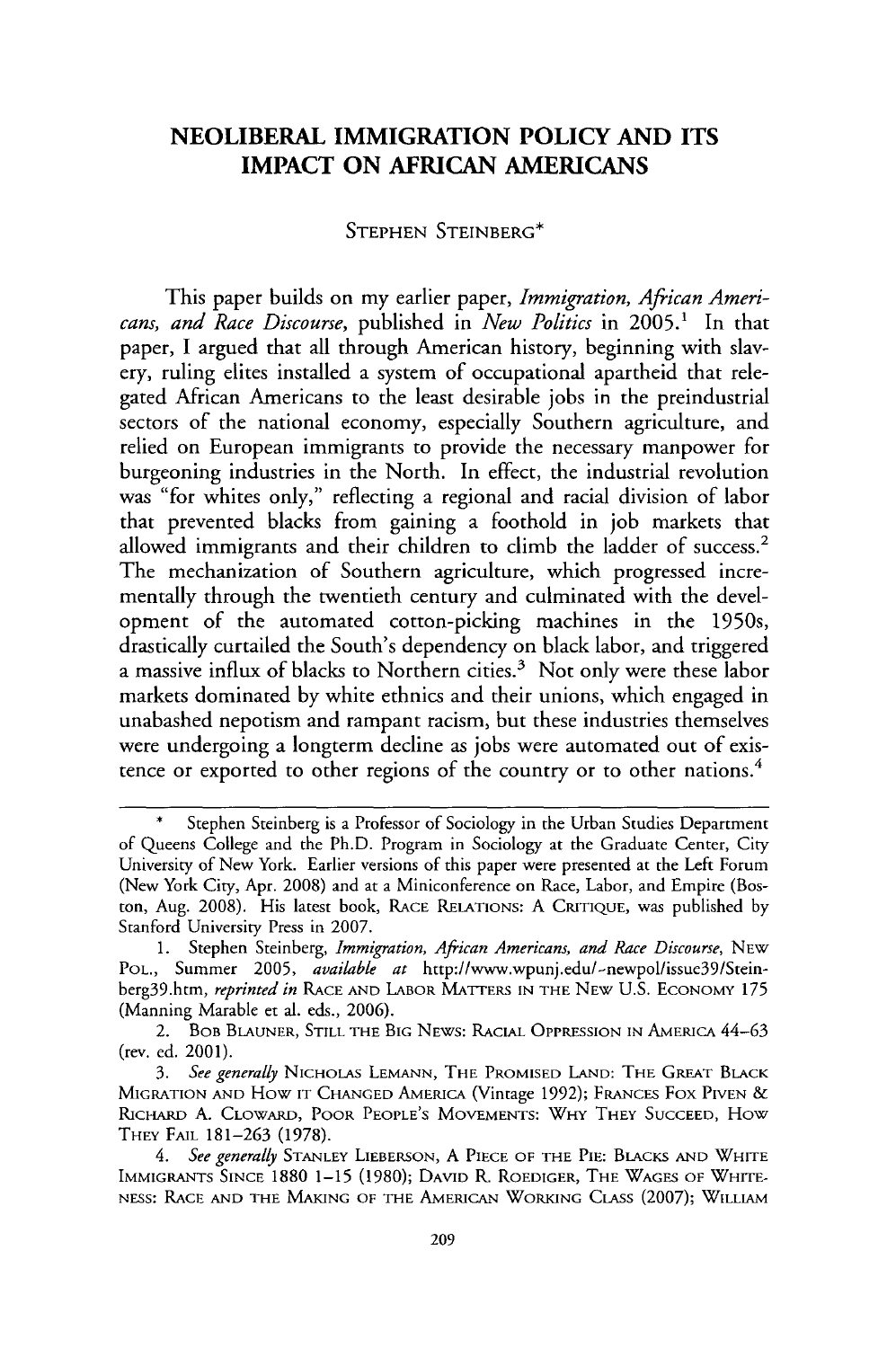The post-civil rights era presented yet another opportunity to incorporate blacks into the mainstream of the American economy. As cities recovered from the flight of industries, the restructuring of the urban economy generated new demand for labor in the expanding service sector.5 In the wake of the civil rights revolution and the passage of laws proscribing employment discrimination, African Americans were uniquely positioned to take advantage of these expanding opportunities. However, they encountered yet another massive influx of immigrants, thanks to the passage of the Immigration and Nationality Act of 1965, abrogating the national origins quotas that had long restricted immigration to Northern and Western Europe.<sup>6</sup> Once again, African Americans found themselves in the proverbial position of being "last hired," despite the fact that their new competitors in the labor market were mostly "people of color." To make matters worse, in both popular and academic discourses, immigrants have been cited as proof that African Americans lack the pluck and determination that have allowed millions of immigrants from Asia, Latin America, and the Caribbean to pursue the American dream. $^7$ 

To be sure, mass immigration, including that of so-called "illegal" immigrants, has conferred immense economic benefit on the nation, and if only for this reason, these workers have earned the right of citizenship. But neither can it be denied that the policies that have spurred legal and illegal immigration have dealt yet another blow to the aspirations of African Americans for jobs and opportunity. Occupational apartheid is still a fact of life, and, with the evisceration of affirmative action laws and programs, is certain to grow even worse in the years ahead, notwithstanding the elevation of one African American to the top job in the nation.

Groups today plagued by absenteeism, tardiness, and a need for constant supervision at work or in school are typically descendants of people with the same habits a century or more ago. The cultural inheritance can be more important than biological inheritance, although the latter stirs more controversy.

SOWELL, *supra,* at 284.

**JULIUS** WILSON, THE DECLINING **SIGNIFICANCE OF** RACE: BLACKS **AND CHANGING AMERICAN** INSTITUTIONS 88-121(2d ed. 1980) (1978).

**<sup>5.</sup> WILSON,** *supra* note 4; *see also* ROGER WALDINGER, **STILL** THE PROMISED CITY?: **AFRICAN AMERICANS** AND **NEW** IMMIGRANTS IN POST-INDUSTRIAL NEW YORK (1996); Roger Waldinger & Jennifer Lee, *New Immigrants in Urban America, in* STRAN-GERS **AT** THE GATES 30 (Roger Waldinger ed., 2001).

**<sup>6.</sup>** Officially, the Hart-Celler Act, Pub. L. No. 89-236, 79 Stat. 911 (1965).

*<sup>7.</sup> See e.g.,* **THOMAS** SOWELL, ETHNIC AMERICA: A HISTORY (1981); WILLIAM **JULIUS WILSON, WHEN** WORK DISAPPEARS: THE WORLD OF THE **NEW URBAN** POOR **136-45** (1996); Joel Perlmann, *Introduction: The Persistence of Culture Versus Structure in Recent Work. The Case of Modes of Incorporation, in* IMMIGRANTS, SCHOOLING **AND SOCIAL** MOBILITY: **DOES CULTURE** MAKE **A** DIFFERENCE? 22 (Hans Vermeulen & Joel Perlmann eds., 2000). On the supposed cultural deficiencies of African Americans, Sowell notes: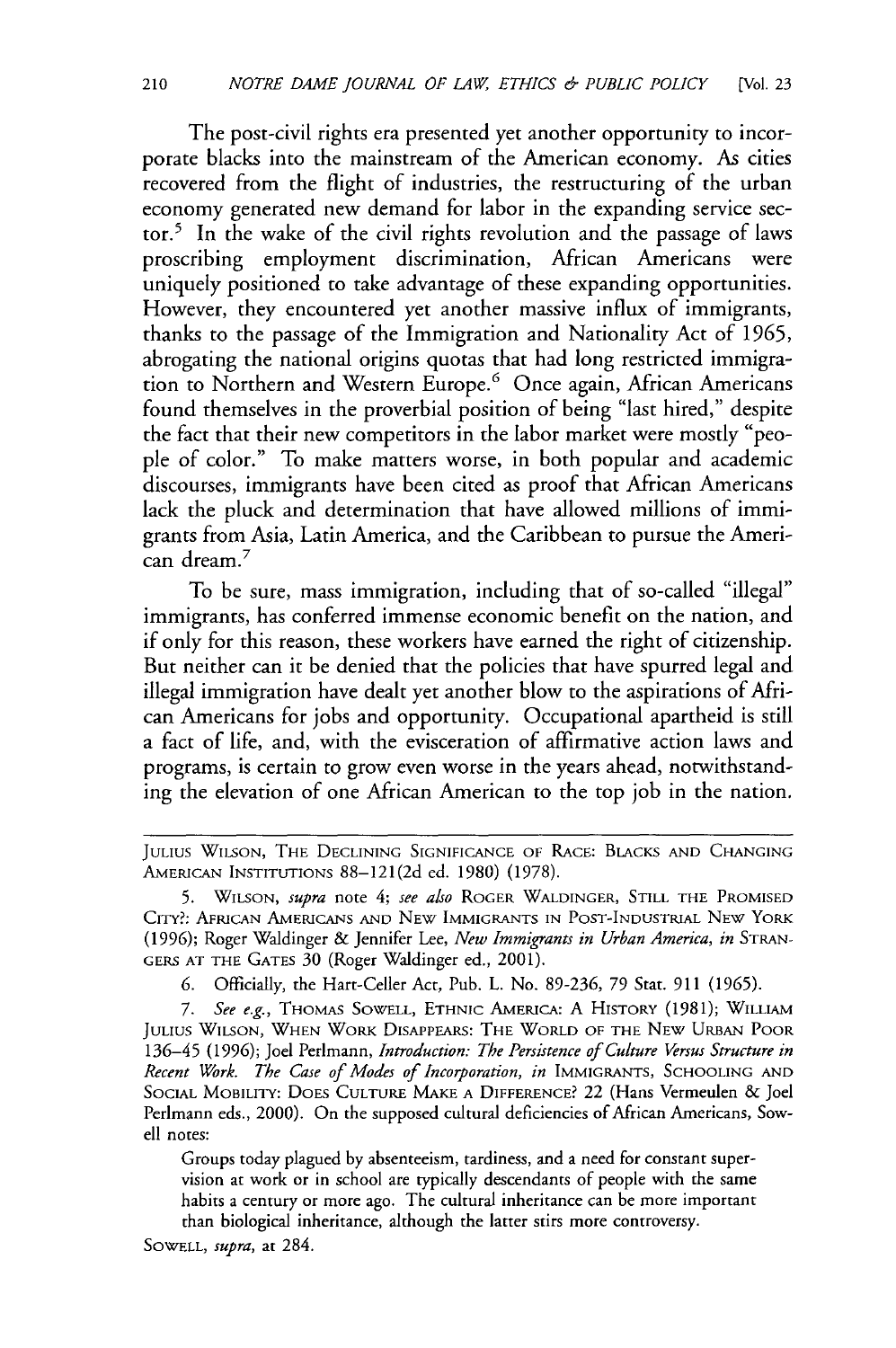In this paper, **I** explore policy options for reconciling the legitimate interests of both immigrants and African Americans. First, however, it is necessary to rethink the politics that drive current immigration policy, and to remove the liberal blinders that have prevented us from confronting the negative impact of neoliberal immigration policy on African Americans who, we must remember, did not come as immigrants and endured two centuries of slavery and another century of Jim Crow. To be sure, there has been much progress during the post-civil rights era, but this does not reflect a deracialization of labor markets so much as it does the implementation of affirmative action mandates, which have been eviscerated by a series of Supreme Court decisions.<sup>8</sup> As a result, occupational apartheid remains intact, and the majority of African Americans languish on the fringes of the job market or outside the **job** market altogether, and another generation of black youth grow up in poverty. It **is** not my contention that we should slam the door shut on aspiring immigrants, who have historical and political claim for access to American **job** markets. The question is whether we can envision an immigration policy that strikes a balance between the rights and interests of both African Americans and immigrants.

Immigrants fit perfectly into the Left imaginary. This is especially true of the estimated twelve million<sup>9</sup> who are undocumented. This latest upsurge of immigration, both legal and illegal, began in the early 1970s. In the case of migrants from Mexico and Central America, "[i]mmigration was not the first choice for the poor," as James Petras reminds us in an incisive online piece published in *Dissident Voice.<sup>1</sup> "* Most were peasants evicted from agriculture when land was consolidated into large-scale agro-export plantations under the imperial hand of the

*<sup>8.</sup>* See, e.g., Regents of the Univ. of Cal. v. Bakke, 438 U.S. **265** (1978) (holding that while race was a legitimate factor in college admissions decisions, 'quotas" were not); Wygant v. Jackson Bd. of Educ., 476 U.S. 267 (1986) (ruling against a school board's special protection of minority employees in layoff decisions); City of Richmond v. J.A. Croson Co., 488 U.S. 469, 472 (1989) (calling affirmative action "a highly suspect tool" and subjecting the practice in the states to "strict scrutiny"); Adarand Constructors v. Pefia, **515** U.S. 200 (1995) (applying strict scrutiny to federal affirmative action programs); Parents Involved in Cmty. Sch. v. Seattle Sch. Dist. No. **1,** 127 S.Ct. 2738 (2007) (holding that public schools cannot use racial classifications for student assignments). *See also* Grutter v. Bollinger, **539** U.S. **306** (2003) *and* Gratz v. Bollinger, **539** U.S. 244 (2003) (reaffirming the holding of *Bakke).*

**<sup>9.</sup>** Jeffrey S. Passel, Pew Hispanic Ctr., *The Size and Characteristics of the Unauthorized Migrant Population in the U.S.,* at i (Mar. **7,** 2006), http://pewhispanic.org/files/ reports/61 .pdf.

<sup>10.</sup> James Petras, *Following the Profits and Escaping the Debts: International Immigration and Imperial-Centered Accumulation,* DISSIDENT VOICE, Aug. **8, 2006,** http:// www.dissidenrvoice.org/Aug06/PetrasO8.htm.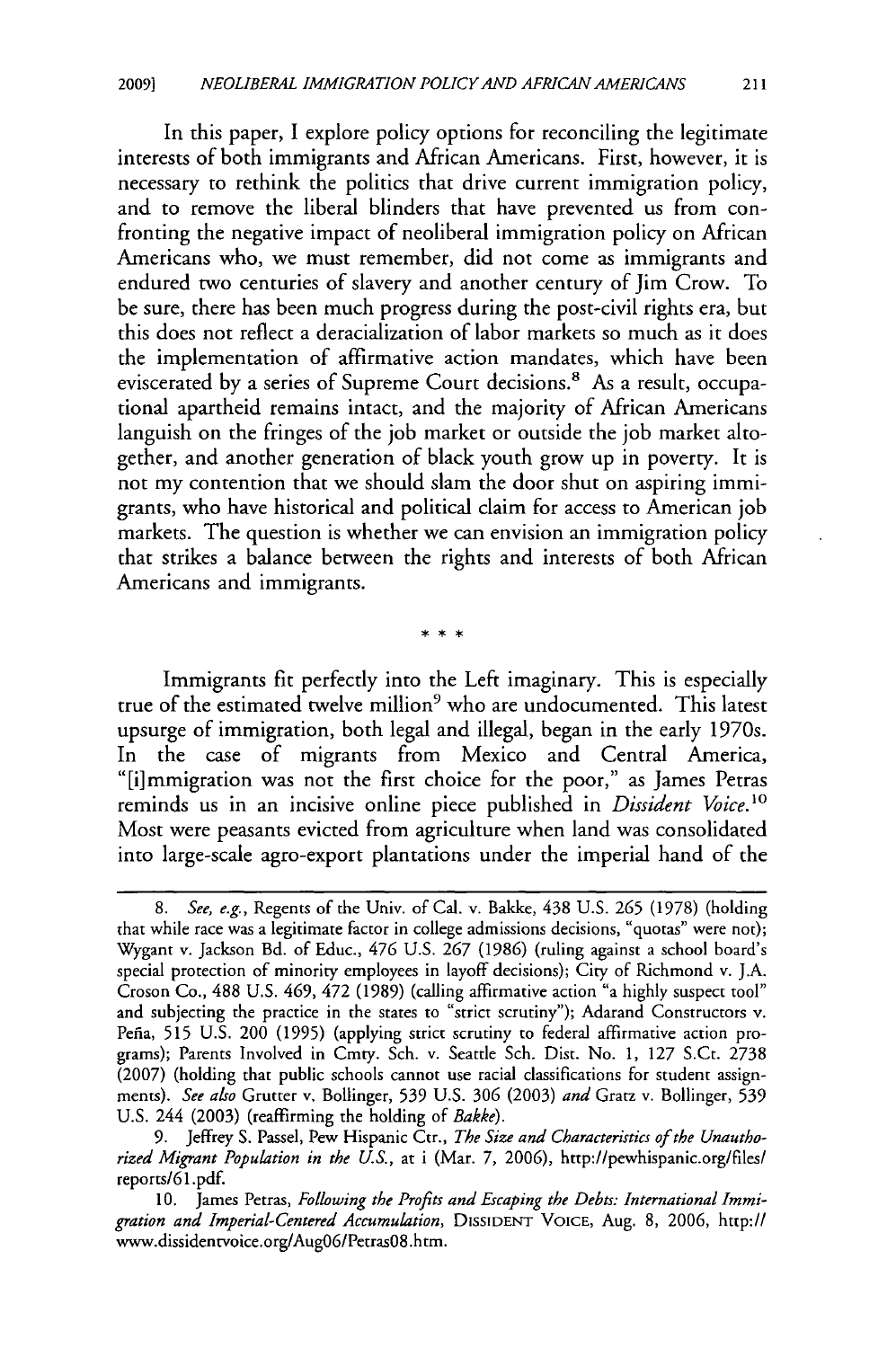International Monetary Fund, the World Bank, and private financial institutions.<sup>11</sup> More recently, NAFTA removed tariffs that opened Mexican markets to U.S.-subsidized agricultural products, again dislocating immense numbers of agricultural workers.<sup>12</sup> Add to this the imperial wars in Nicaragua and Guatemala that unleashed a huge stream of political refugees-not only peasants, but also teachers, health workers, and other professionals.<sup>13</sup> In short, these so-called "illegal immigrants" are the product of the ravages of U.S. economic imperialism and military intervention in their home countries. At great risk and cost, they come to the U.S. where their labor is desperately needed and unconscionably plundered, yet they are hypocritically denied rights of citizenship and tagged as "illegal." In 2006, we witnessed the spectacular mobilization of millions of immigrants protesting legislation<sup>14</sup> that threatened immigrants with imprisonment and deportation, and even levied criminal penalties on treasonous social workers who gave aid and comfort to these economic and political refugees.<sup>15</sup> No wonder the Left rallies to the cause of these struggling immigrants.

However, there are other ramifications of the immigration question that complicate the Left imaginary and present us with difficult choices.

#### I. THE POLITICS OF IMMIGRATION

Contrary to prevailing belief, immigration policy is not a liberal project. Rather, it is the machination of the political Right-or more accurately, a business-oriented faction of the Right. Why else did George W. Bush spend his diminishing political capital fighting for immigration reform? Why did John McCain support the Bush reform bill? Why is business protesting the recent surge of INS raids of workplaces where undocumented workers are employed?<sup>16</sup> In point of fact, the champions of current immigration policy are not liberals, much less ethnic leaders and organizations, but free-market economists-neoliberals-who see mass immigration as a panacea for a variety of economic ills.

<sup>11.</sup> *Id.*

<sup>12.</sup> *Id.; see also* ARISTIDE R. ZOLBERG, A **NATION** BY **DESIGN:** IMMIGRATION POL-ICY IN **THE FASHIONING OF AMERICA** 383 (2006).

<sup>13.</sup> Petras, *supra* note **10;** ZOLBERG, *supra* note 12, at 352-53.

<sup>14.</sup> Border Protection, Anti-terrorism, and Illegal Immigration Control Act of **2005,** H.R. 4437, 109th Cong. (2005).

**<sup>15.</sup>** *See, e.g.,* Shannon D. Harrington, *U.S. Immigration Protests Fill Streets, Seek Reforms,* BLOOMBERG.COM, Apr. **10,** 2006, http://www.bloomberg.com/apps/news?pid= 10000086&sid=aB3uFOy5.Hfs (reporting on the April 10 rallies, the date with the largest turnout nationwide).

**<sup>16.</sup>** *See, e.g.,* Julia Preston, *Employers Fight Tough Measures on Immigration,* N.Y. TIMES, July **6,** 2008, at **Al,** *available at* http://www.nytimes.com/2008/07/06/us/06 employer.html.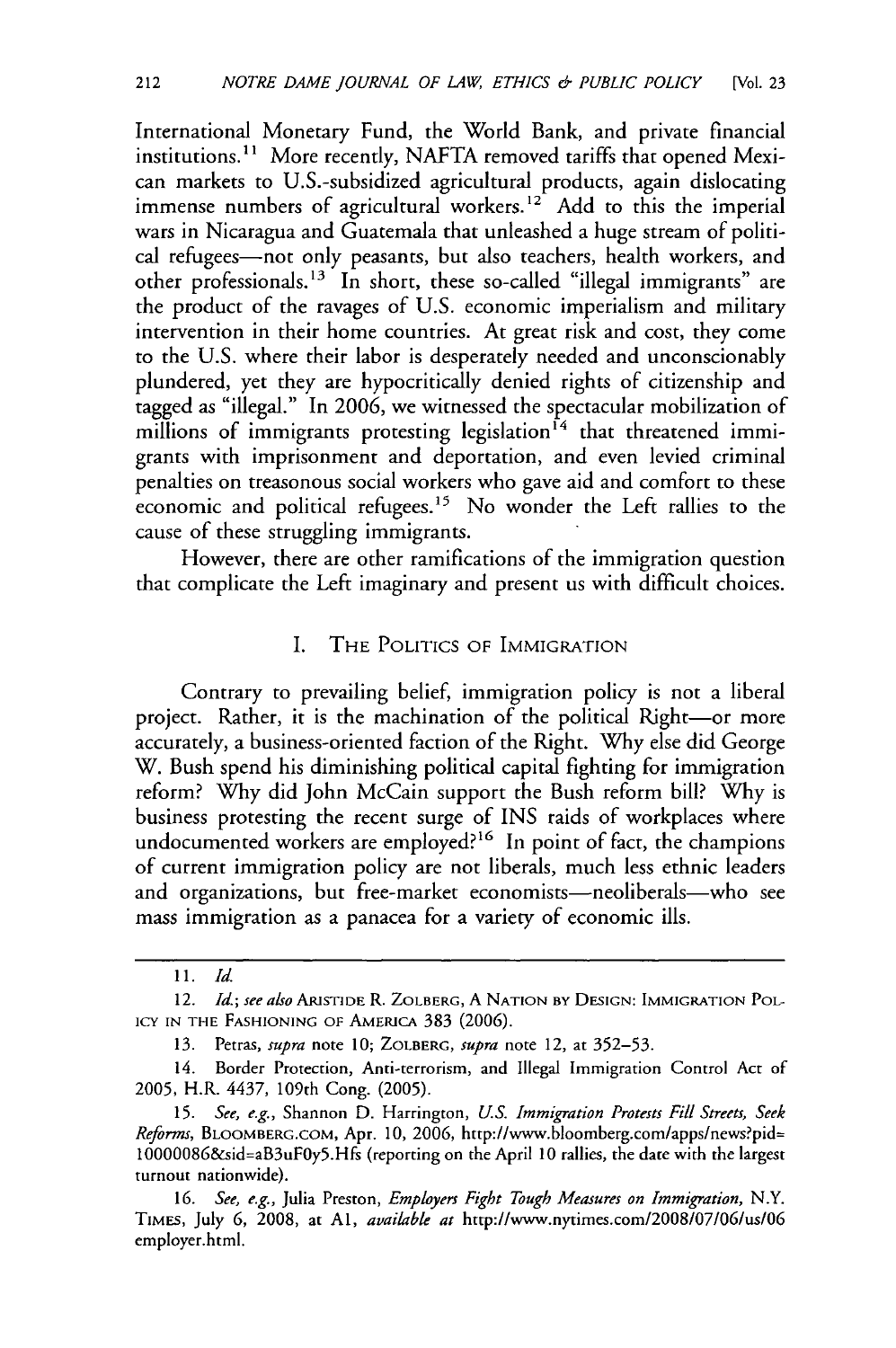As David Harvey has observed, academic economists were among the progenitors of neoliberal theory and policy.<sup>17</sup> This was conspicuously the case with respect to immigration policy. For example, in 1989 Julian Simon (who received his Ph.D. in business economics from the University of Chicago) published a book on *The Economic Consequences of Immigration,* and two years later Simon followed up with an article in *The Public Interest,* a neoconservative publication, entitled *The Case for Greatly Increased Immigration."* Simon argued:

1. That the nation stood to gain technologically through the addition of "top scientific talent."<sup>19</sup> (Never mind that from the standpoint of the sending countries, this amounted to a brain drain. Never mind that domestic workers might otherwise receive training, whether as nurses or tech workers or engineers.)

2. That immigration was necessary to satisfy business's demand for labor, given declining birth rates that have sunk even below replacement levels.<sup>20</sup> (Never mind that tight labor markets might have led to higher wages and better working conditions as employers competed for scarce workers.)

3. That immigrants helped to pay for the Social Security pensions of the burgeoning number of baby boomers.<sup>21</sup> (According to an article in the *New York Times,* in 2002 illegal immigrants paid \$6.4 billion in Social Security taxes for benefits that they will never receive.<sup>22</sup>)

4. That immigration boosted the image of the United States abroad<sup>23</sup> (read: immigrants fit nicely into various foreign policy agendas. No surprise that corporations have discovered the virtues of "diversity" in a global market. Consider as well the importance of Antonio Villaraigosa, Bobby Jindal, and Barack Obama in providing American imperialism with a multicultural face.<sup>24</sup>)

Granted, there have been some strident voices on the Right like Peter Brimelow, whose book *Alien Nation* was an unalloyed nativist screed.<sup>25</sup> But this brand of nativism is obsolete in a global economy, and

21. *Id.*

23. Simon, *The Case for Greatly Increased Immigration, supra* note 18, at 90.

24. *Cf* Jodi Melamed, *The Spirit of Neoliberalism: From Racial Liberalism to Neoliberal Multiculturalism,* 89 Soc. TExT 1 (2006).

**25.** PETER BRIMELOW, **ALIEN NATION: COMMON SENSE ABOUT AMERICA'S** IMMIGRATION **DISASTER** (1996).

<sup>17.</sup> **DAVID** HARVEY, A BRIEF HISTORY OF NEOLIBERALISM 19 (2005).

<sup>18.</sup> **JULLAN** L. **SIMON,** THE **ECONOMIC CONSEQUENCES** OF IMMIGRATION (2d ed. Univ. of Michigan Press 1999) (1989); Julian L. Simon, *The Case for Greatly Increased Immigration,* 102 PUB. **INT.** 89 (1991).

**<sup>19.</sup>** Simon, *The Case for Greatly Increased Immigration, supra* note **18,** at **90.**

**<sup>20.</sup>** *Id.*

<sup>22.</sup> Eduardo Porter, *Illegal Immigrants are Bolstering Social Security With Billions,* N.Y. TIMES, Apr. **5, 2005,** at **Al,** *available at http://www.nytimes.com/2005/04/05/busi*ness/05immigration.html.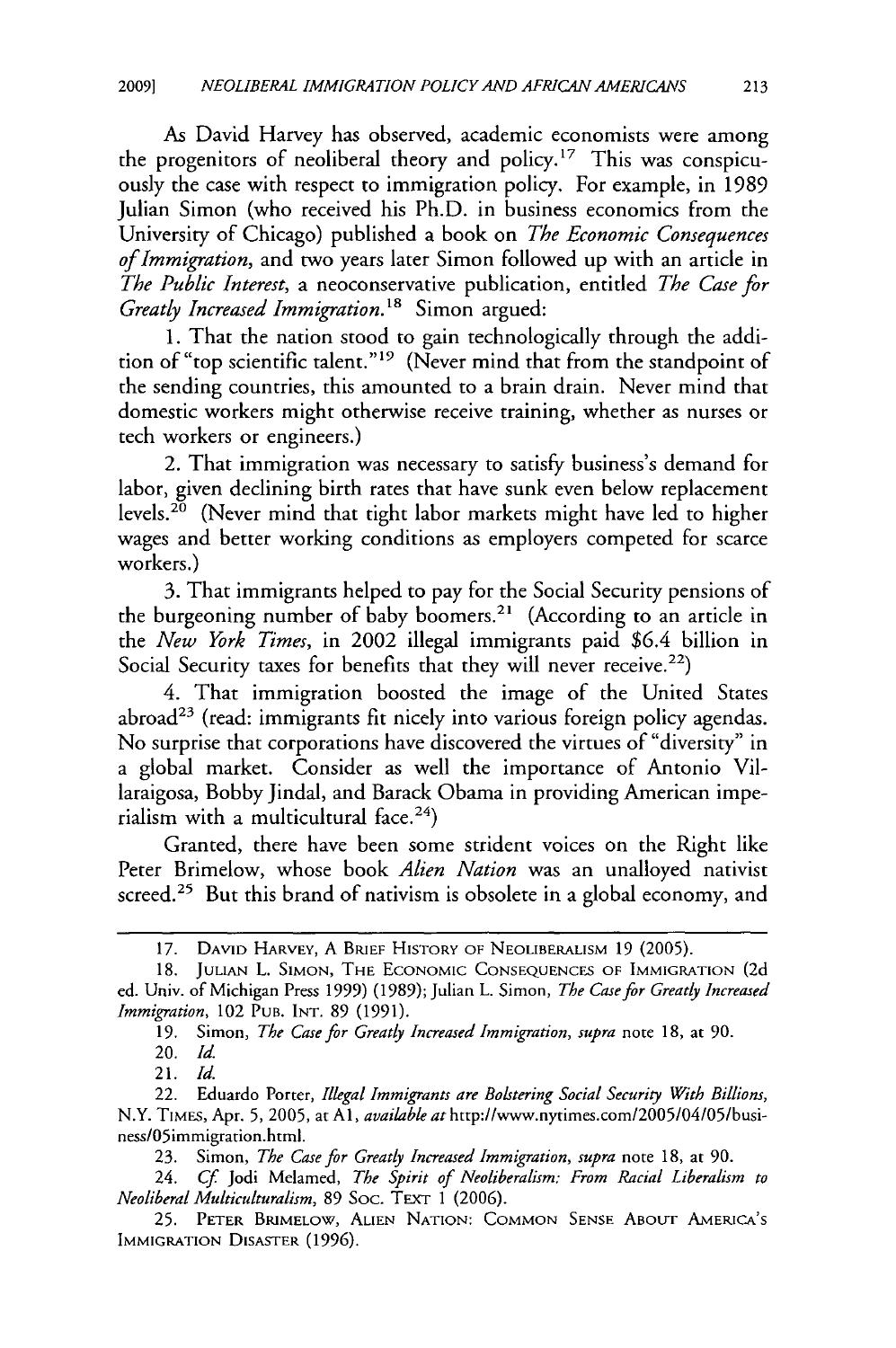Simon's 1989 book pumping immigration received rhapsodic reviews in the *Wall Street Journal, Forbes, Business Week, The American Spectator, and* Barron's National Business and Financial Weekly.<sup>26</sup>

Other cheerleaders of "greatly increased immigration" contended that immigration lowered inflation<sup>27</sup> (never mind that it does this by depressing wages and busting unions!). Or that immigrants lowered the deficit by propping up domestic manufacturing<sup>28</sup> (never mind that this translates into sweatshops!).

Still others argued that immigration generates economic activity through enclave economies<sup>29</sup> (never mind that this amounts to the creation of a sub-proletariat of immigrant workers consigned to live in segregated ethnic enclaves, denied of political rights and fearful of deportation!).

In short, immigration is a neoliberal policy, and immigrants are central to the neoliberal project. It is the flip side of imperialist intervention in the economy and politics of Central and South American nations, and advances the neoliberal project in the receiving countries. All of this raises a vexing question: *How is it that the Left rails against neoliberal trade policy that exports millions ofjobs to low-wage countries, but is silent when it comes to neoliberal immigration policy that imports millions of low-wage workers to U.S. labor markets?* In its reflexive support for immigrant rights, has the Left turned a blind eye to the negative consequences of immigration policy for workers, unions, and the cause of racial and economic justice?

#### II. AFRICAN AMERICANS

The downside of neoliberal immigration policy is especially evident when it comes to African Americans. The standard cant among immigration scholars is that immigrants take jobs that African Americans do not want. Well, this *may* be true of agricultural field work, food processing plants, sweatshops, and restaurant kitchens, but it is clearly not the case in other occupations where immigrants have made significant

<sup>26.</sup> William McGurn, *Let 'Em In: The Argument for Immigrants,* WALL ST. J. (Eastern ed.), Nov. **10,** 1989, at **1;** James Cook, *As ISee It: The More the Merrier,* FORBES, Apr. 2, **1990,** at **77;** Michael Mandell, *Does America Need More "Huddled Masses'? Yes,* Bus. WK., Mar. 12, 1990, at 20; Gregory Fossedal, Book Review, AM. SPECTATOR, Feb. 1990, at 45 *(reviewing* **SIMON,** ECONOMIC **CONSEQUENCES,** *supra* note 18); Ben Rast, *Balancing the Books,* BARRON'S **NAT'L** Bus. & FIN. WKLY., Nov. 12, 1990, at 32.

<sup>27.</sup> Ben J. Wattenberg & Karl Zinsmeister, *The Case for More Immigration,* COM-MENTARY, Apr. 1990, at 19, 22; *see also* Shankar Vedantam, *When Immigration Goes Up, Prices Go Down,* WASH. **POST,** Oct. **15,** 2007, at A03, *available at* http://www.washingtonpost.com/wp-dyn/content/article/2007/10/14/AR2007101400993.html.

<sup>28.</sup> Wattenberg & Zinsmeister, *supra* note **27,** at 21.

<sup>29.</sup> Tarry Hum, *The Promises and Dilemmas of Immigrant Ethnic Economies, in* ASIAN **AND LATINO IMMIGRANTS IN A RESTRUCTURING** ECONOMY: **THE METAMOR-PHOSIS** OF **SOUTHERN** CALIFORNIA 77 (Marta L6pez-Garza & David R. Diaz eds., 2001).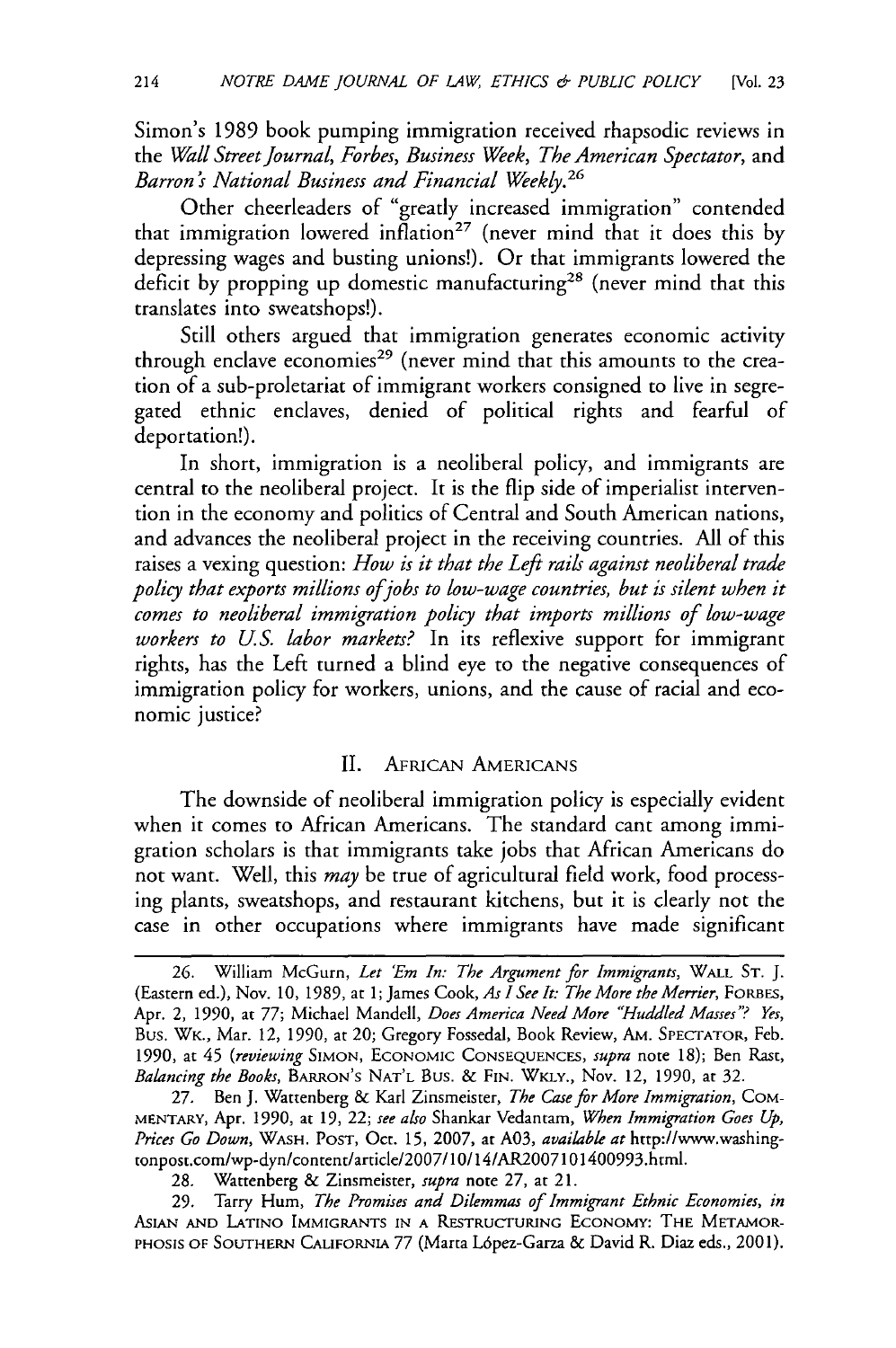inroads: in construction, light manufacturing, building maintenance, the hotel and leisure industry, the healthcare industry, and even public-sector jobs where nearly one-third of blacks are employed.<sup>30</sup> Indeed, there is a curious contradiction in the literature: scholars of immigration deny that immigrants get ahead "on the backs of blacks," as Toni Morrison has famously alleged.<sup>31</sup> Yet they celebrate the occupational mobility of immigrants and their children. This success is then cited as proof that blacks lack the requisite social and cultural capital that have allowed immigrants to claw their way out of poverty.<sup>32</sup>

To put this in historical perspective, during the racial crisis of the 1970s, liberal policy wonks issued public reassurances that things would get better by the end of the century, when declining birth rates would result in tight labor markets that would finally soak up the excess of black labor. In 1973, Eli Ginsberg, a prominent Columbia University economist, went so far as to predict that "by 1980, one of every two new young workers in the city will be black or Puerto Rican."<sup>33</sup> Well, something happened on the way to the new millennium-the importation of some thirty-five million legal immigrants, $34$  plus millions of undocumented workers. This massive influx of foreign workers occurred precisely at a time when blacks were positioned to take advantage of the gains forged by the Civil Rights Movement. It is worth remembering that most of these immigrants would not be here but for the black liberation movement, which led to the passage of the Immigration and Nationality Act of 1965, abolishing quotas that previously restricted immigration to Northern and Western Europe.<sup>35</sup> To be blunt, the new immigrants from Asia and Latin America have incurred a political debt to African Ameri-

**<sup>30.</sup>** *E.g.,* ROGER WALDINGER & MICHAEL **I.** LICHTER, How THE OTHER HALF WORKS: IMMIGRATION AND THE SOCIAL ORGANIZATION OF LABOR 205-17 (2003); Kristine M. Zentgraf, *Through Economic Restructuring, Recession, and Rebound[-] The Continuing Importance of Latina Immigrant Labor in the Los Angeles Economy, in ASIAN* AND LATINO IMMIGRANTS IN A RESTRUCTURING ECONOMY, *supra* note 29, at 46.

<sup>31.</sup> Toni Morrison, *On the Backs of Blacks,* TIME, Dec. 2, **1993,** *available at* http:// www.time.com/time/community/morrisonessay.html; *see also* Vernon M. Briggs, Jr., *The Economic Well-Being of Black Americans: The Overarching Influence of* **U.S.** *Immigration Policies, in* THE IMPACT OF IMMIGRATION ON AFRICAN AMERICANS 1 (Steven Shulman ed., 2004).

<sup>32.</sup> Nelson Lim, *On the Back of Blacks? Immigrants and the Fortunes of African Americans, in* STRANGERS AT THE GATES, *supra* note **5,** at 186. *See also* note 7 *supra* and accompanying text.

<sup>33.</sup> Christopher S. Wren, *Skilled Minorities Called City's Hope for Future,* N.Y. TIMES, Feb. **27,** 1973, at 39.

<sup>34.</sup> Dan Glaister & Ewen MacAskill, *US. Counts Cost of Day Without Immigrants,* GUARDIAN, May **6, 2006,** *available at* http://www.guardian.co.uk/world/2006/may/02/ usa.topstories3.

**<sup>35.</sup>** *See* JOHN D. SKRENTNY, THE MINORITY RIGHTS REVOLUTION 2, 21, **52,** 331 (2002); DANIEL J. TICHENOR, DIVIDING LINES: THE POLITICS OF IMMIGRATION CON-TROL IN AMERICA **215** (2002).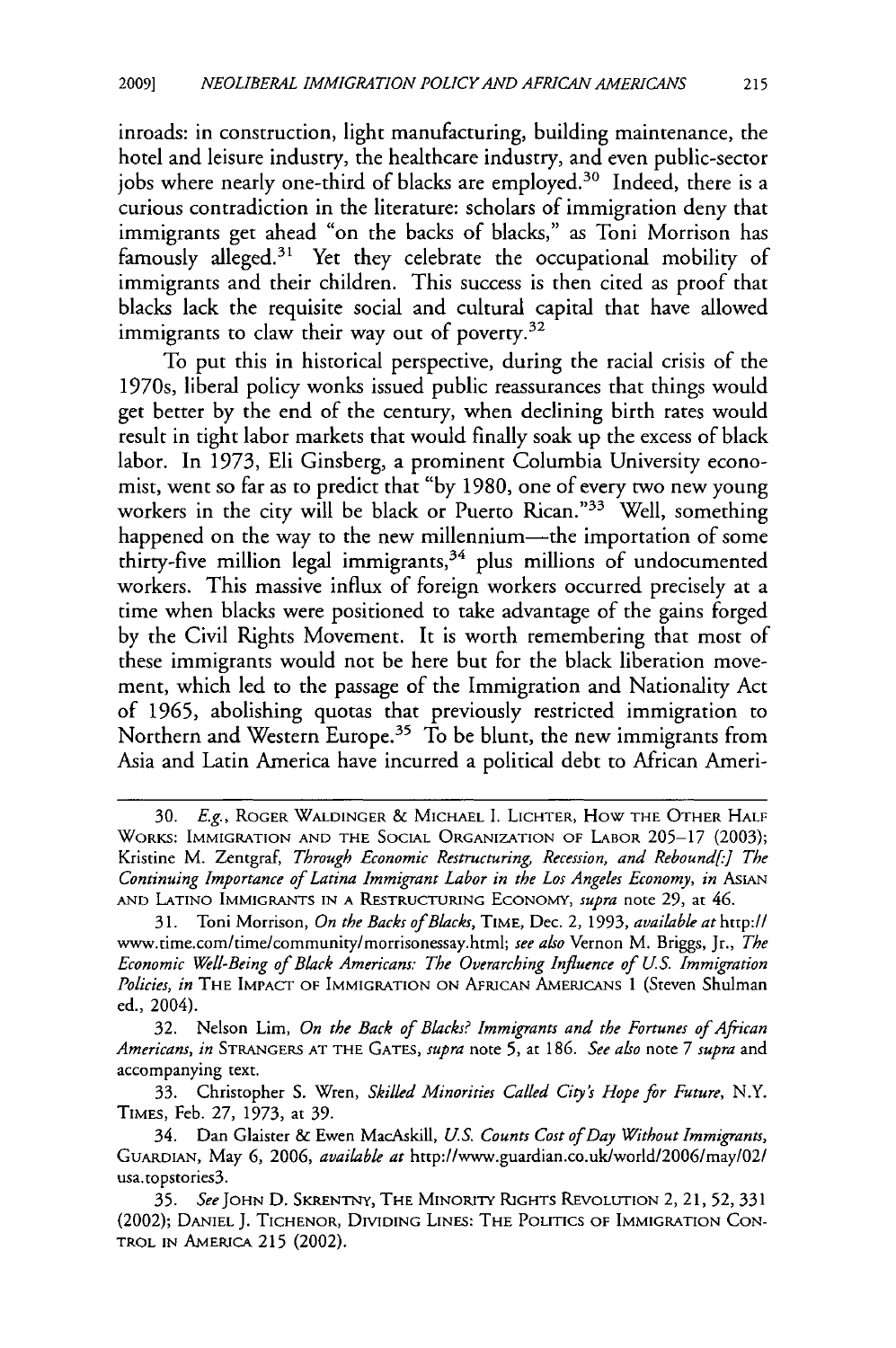cans. Sadly, this is not a debt that is likely to be paid. Like earlier waves of immigrants, the new immigrants disassociate themselves from African Americans and their struggles.<sup>36</sup> Indeed, as Toni Morrison went on to say, these immigrants, including Latinos and even Caribbeans, establish their legitimacy by distancing themselves from the black nemesis.<sup>37</sup>

#### III. POLICY DILEMMAS

What to do about the negative consequences of neoliberal immigration policy, not only for African Americans, but also other low-income workers, including immigrants themselves? This is the ultimate policy question that the Left is loathe to talk about, precisely because it presents difficult choices. Instead, we hear a lot of cant about "open borders."<sup>38</sup> Or empty rhetoric about forging alliances between Latinos and African Americans.<sup>39</sup> Or we are discouraged from even raising the issue because it pits one nationality against the other (as though Asians and Latinos are not complicit in the exclusion of blacks from their hiring networks, unions, and enclave economies). Or we hear blanket denials that blacks and Latinos compete for the same jobs and opportunities.<sup>40</sup> Or utopiar

36. *See, e.g.,* NICOLAS C. VAcA, THE PRESUMED ALLIANCE: THE UNSPOKEN CONFLICT BETWEEN LATINOS AND BLACKS AND WHAT IT MEANS FOR AMERICA (2004).

37. To quote Morrison: "In race talk the move into mainstream America always means buying into the notion of American blacks as the real aliens. Whatever the ethnicity or nationality of the immigrant, his nemesis is understood to be African American." Morrison, *supra* note 31.

38. *See, e.g.,* NICHOLAS DE GENOVA, WORKING THE BOUNDARIES: RACE, SPACE, AND "ILLEGALITY" IN MEXICAN CHICAGO (2003); JASON L. RILEY, LET THEM **IN:** THE CASE FOR OPEN BORDERS (2008); Robert L. Bartley, *Open NAFTA Borders? Why Not?,* WALL ST. **J.,** July 2, 2001, at A15, *available at* http://www.opinionjournal.com/columnists/rbartley/?id=95000738.

**39.** For a pessimistic view of the prospects of a Black-Latino coalition, see VACA, *supra* note 36. For a more sanguine analysis, see Ron Hayduk & Susanna Jones, *Immigrants and Race in the U.S.: Are Class-Based Alliances Possible?,* 22 SOCIALISM & DEMOC-RACY **335** (2008). The 2008 Presidential election provided fodder for both the pessimists and the optimists of interracial coalition. In the Democratic primary, Hillary Clinton garnered two-thirds of the Latino vote in California, New Jersey, New Mexico, New York, Puerto Rico, and Texas, and this was as true among young voters as older ones. *See* Susan Minushkin & Mark Hugo Lopez, Pew Hispanic Ctr., *The Hispanic Vote in the 2008 Democratic Presidential Primaries* 1-3 (rev. June **3,** 2008), http://pewhispanic.org/ reports/report.php?ReportID=98. However, according to exit polls, two-thirds of Hispanics voted for Obama in the general election. *See* Mark Hugo Lopez, Pew Hispanic Ctr., *How Hispanics Voted in the 2008 Election* (rev. Nov. **7,** 2008), http://pewresearch. org/pubs/ 1 024/exit-poll-analysis-hispanics.

40. *See, e.g.,* Simon, *The Case for Greatly Increased Immigration, supra* note 18, at **96** ("A good-sized body of competent recent research shows that immigration does not exacerbate unemployment, even among directly competing groups; in California, for instance, immigrants have not increased unemployment among blacks and women."); Wattenberg & Zinsmeister, *supra* note **27,** at 20-21 ("Indeed, one finds little evidence of higher unemployment or of a serious depressive effect on wages even among the most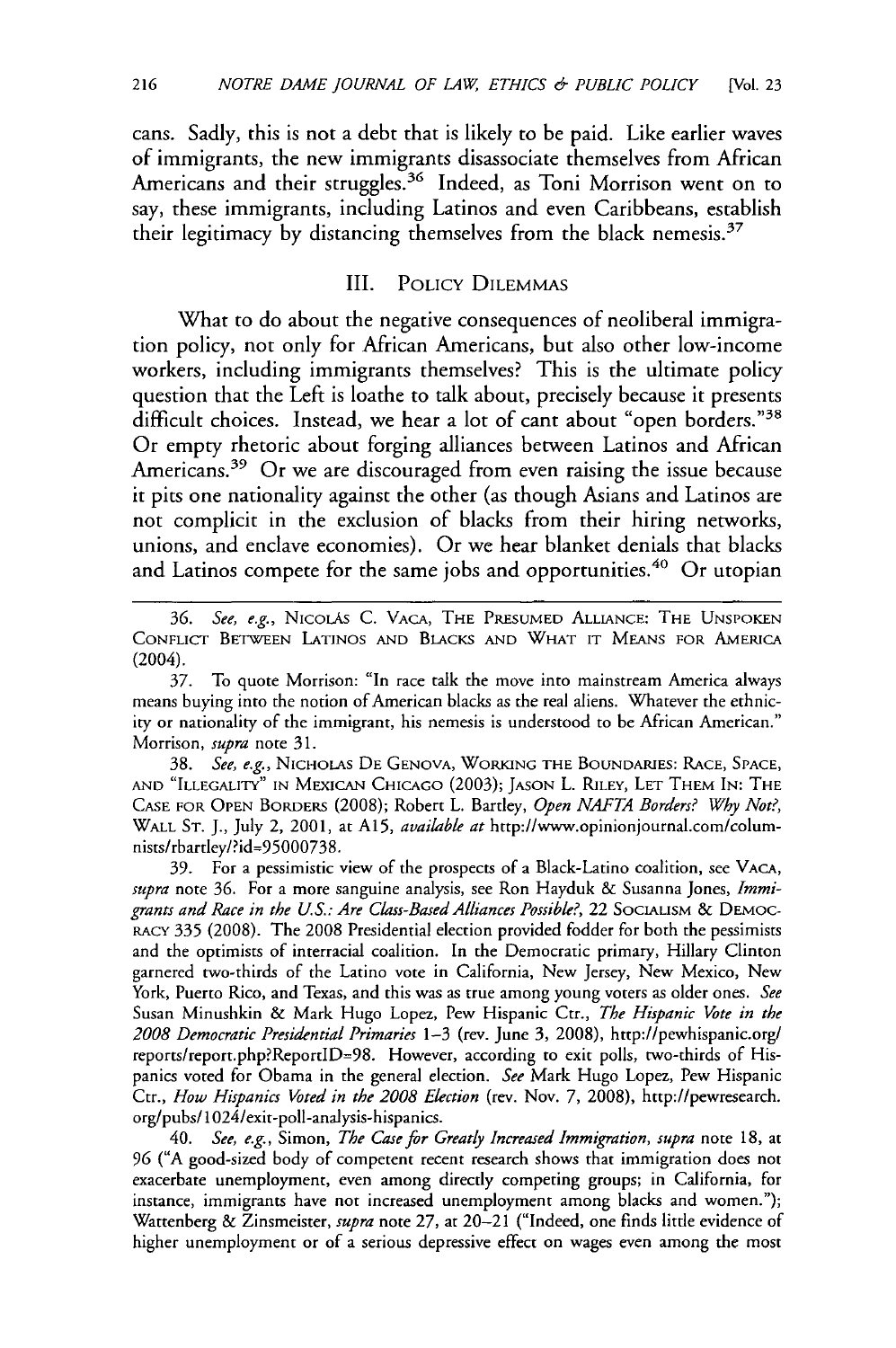proposals for incorporating immigrant workers into unions, thus eliminating the two-tier labor market that gives employers incentive to hire mating the two

Let us try to envision a Left agenda on immigration-one that takes into account the legitimate interests of both immigrants and African Americans:

*1. We must reject the tag "illegal immigrants. "* To echo C. Wright Mills, when two or three individuals-or for that matter, groups of twenty or thirty-sneak across the border, this is a matter of individual malfeasance, subject to penalty.42 But when twelve million people violate immigration laws, then this is no longer simply a matter of "individual choice" or "market forces," but rather, as Petras writes, "a consequence of the policies of the imperial state."43 These twelve million workers "comprise the vast connective tissue that allows the American economy to function," as Justin Akers Chacón and Mike Davis argue in their book, *No One Is IllegaL4 <sup>4</sup>*Aside from providing indispensable labor, immigrants pay an estimated \$133 billion in taxes to federal, state, and local governments.<sup>45</sup> According to a report by the American Farm Bureau Federation, the cutoff of migrant labor would lay waste **\$5** to \$9 billion of agricultural revenue, and as many as one-third of farm producers.<sup>46</sup> In short, the practice of criminalizing the undocumented while profiting from their labor is sheer hypocrisy.

*2. While the slogan of "open borders" is just that, a vacuous evasion of the real issues, it is a different matter when it comes to the border between Mexico and the United States.* Indeed, the border was open for nearly half of U.S. history. There is national amnesia that in its imperial expansion, the U.S. conquered and annexed forty percent of Mexico's national territory, a vast area comprising the present states of California, Nevada, Utah, and parts of Colorado, Arizona, New Mexico, and Wyoming. <sup>47</sup> The claim that migrants are returning to "occupied Mexico" cannot be dismissed as hyperbole: Mexicans have historical and moral claim for access to U.S. territory and labor markets, and this should be reflected in an immigration policy that provides substantially higher quotas for Mexicans.

44. JUSTIN AKERS **CHACON** & MIKE DAVIS, No **ONE** IS **ILLEGAL:** FIGHTING RACISM AND STATE VIOLENCE ON THE U.S.-MEXICO BORDER 157 (2006).

vulnerable native groups-low-skill black workers or American-born Hispanics-when there is a rise in the proportion of immigrants in the local labor market.").

*<sup>41.</sup> See, e.g.,* Peter Drucker, *Mobilizing Immigrants and Blacks,* NEW POL., Winter **2006,** *available at* http://www.wpunj.edu/newpol/issue40/Drucker4O.htm.

<sup>42.</sup> C. WRIGHT MILLS, THE **SOCIOLOGICAL** IMAGINATION 8-10 (40th anniv. ed. Oxford Univ. Press 2000).

<sup>43.</sup> Petras, *supra* note 10.

<sup>45.</sup> *Id.* at 165.

<sup>46.</sup> *Id.* **at** 159.

<sup>47.</sup> MYLES E. HILL & **JOHN** S. **GOFF, ARIZONA: PAST AND PRESENT** 128 (1970).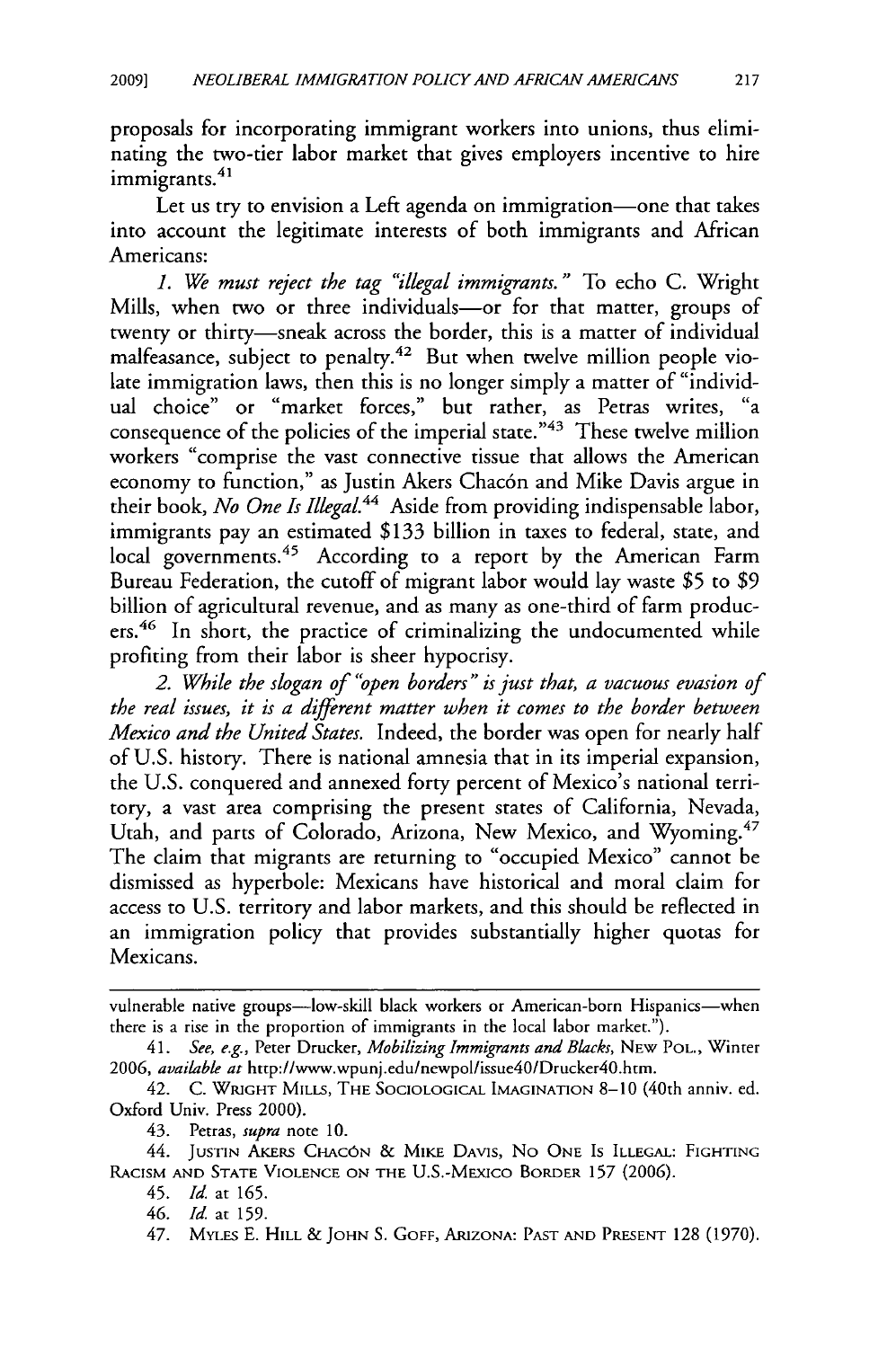*3. There should be a blanket amnesty for undocumented workers who have been here for four years.* The clear precedent is the 1986 Immigration Reform and Control Act (IRCA), passed overwhelmingly by Congress and signed by that renowned Leftist, Ronald Reagan.<sup>48</sup> It gave amnesty to 2.7 million immigrants who arrived before 1982.<sup>49</sup>

So far so good. But what should be done about the job crisis in the black community that is exacerbated by flooding labor markets with foreign workers who receive preference in hiring? In Washington and Chicago, as many as half of black men are outside the labor force,<sup>50</sup> and instead of programs to address the job crisis in the black community, Barack Obama delivered a Father's Day oration replete with homilies on becoming better husbands and fathers.<sup>51</sup> Can the Left give unequivocal support to the immigrant cause, and pretend there is no relationship between immigration and the job crisis in the black community? For that matter, what does the Left have to offer the white victims of NAFTA in Michigan and Ohio, besides the commiseration and false promises that we heard in the  $2008$  election?<sup>52</sup>

*4. The conclusion is unavoidable: we need a manpower policy that takes the interests of domestic workers into account, even if this means calibrating immigration quotas to economic conditions and unemployment rates.* Nor should the idea of reducing the volume of immigration be viewed as

*49.* ILLEGAL IMMIGRATION IN AMERICA: A REFERENCE HANDBOOK 33-35 (David W. Haines & Karen Elaine Rosenblum eds., 1999).

**50.** *See* Harry J. Holzer, *Reconnecting Young Black Men,* WASH. POST, May **15,** 2006, *available* at http://www.washingtonpost.com/wp-dyn/content/article/2006/05/15/ AR2006051500312.html (reporting that "as few as 20 percent of black teens are employed at any time" and that, of those black men aged 16-24 who are not in school, only "about half' are working); PETER EDELMAN ET AL., URBAN INST., RECONNECTING DISADVANTAGED YOUNG MEN: IMPROVING EDUCATION AND EMPLOYMENT OUT-COMES ch. 1 (2005), *available at* http://www.urban.org/pubs/reconnecting/chapterl.html (same); Bob Herbert, *Locked Out at a Young Age,* N.Y. TIMES, Oct. 20, 2003, at A17, *available at* http://query.nytimes.com/gst/fullpage.html?res=9400EOD7103EF933A157 53C1A9659C8B63 (reporting that forty-five percent of black men aged 20-24 in Chicago are out of school and jobless); *see also* VERNON M. BRIGGS, JR., MASS IMMIGRATION AND THE NATIONAL INTEREST: POLICY DIRECTIONS FOR THE NEW CENTURY 224-26 (3d ed. 2003) [hereinafter BRIGGS, MASS IMMIGRATION] (discussing the widening gap in labor force participation by black males as opposed to white males). For more on the labor crisis among black males, see generally BLACK **MALES** LEFT BEHIND (Ronald B. Mincy ed., 2006).

*51. See* Julie Bosman, *Obama Calls for More Responsibility From Black Fathers,* N.Y. TIMES, June **16,** 2008, at **A15,** *available at* http://www.nytimes.com/2008/06/16/us/ politics/1 6obama.html. The video is available at http://www.youtube.com/watch?v=Hj lhCDjwG6M (last visited Mar. **3,** 2009).

**52.** Associated Press, *Obama, Clinton Spar Over NAFTA in Fiery Debate,* Feb. **26, 2008,** *available at* http://www.cbc.ca/world/usvotes/story/2008/02/26/debate-democrats. html. The full debate transcript is available at http://www.iht.com/articles/2008/02/27/ america/26textdebate.php.

<sup>48.</sup> Pub. L. No. 99-603, 100 Stat. **3359** (1986).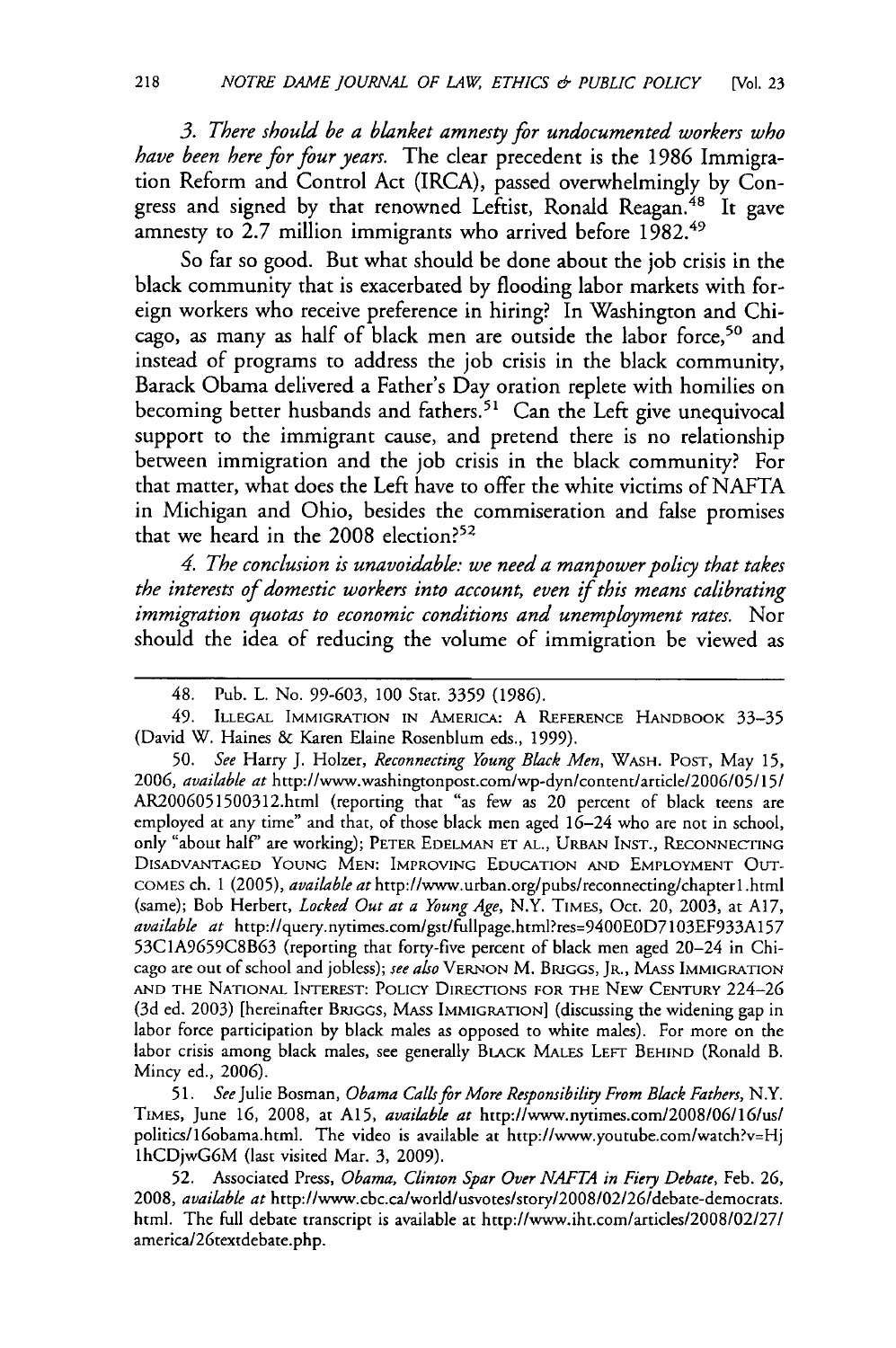betrayal of the immigrant cause. Early in the twentieth century, Jewish labor leaders grappled with the problem that the relentless influx of their co-religionists from abroad undermined efforts to organize the garment trades.<sup>53</sup> César Chávez faced the same dilemma in the struggle to organize migrant farm workers.<sup>54</sup> The fact of the matter is that immigrant workers are the first to feel the brunt of overcrowded labor markets.

*5. The expulsion of surplus population has too long served as a political safety valve for oligarchic regimes.* As Petras writes, "out-migration is a tremendous loss for the labor-exporting countries['s] economic capability, despite the rising inflows of immigrant remittances to the home country."<sup>55</sup> There is a certain romance about immigration that runs through the immigration literature—of the tired, the poor, and the huddled masses, yearning to be free. But Petras offers us a more sobering account, from the perspective of the sending countries: "Imperial interventions, which block revolutions and profound structural changes and forcibly uproot families and labor, create a mass of potential international immigrants to the imperial country."<sup>56</sup> In other words, immigration serves imperialism's purposes in both the sending and receiving countries, while these hapless immigrants are uprooted and mercilessly sent adrift to fend for themselves, in a situation where their desperation makes them all the more exploitable.

**6.** *The 1986 amnesty was part of a deal that entailed future sanctions on employers who hired undocumented workers.* However, sanctions were rarely enforced, primarily due to the failure to pass a reliable identification system for verifying employee eligibility.<sup>57</sup> The most effective and humane way to curb illegal immigration is not to spend billions of dollars sealing off our borders and hunting down workers as though they were criminals. Instead, there should be a second amnesty in exchange for the institution of a national ID card that would facilitate the enforcement of employer sanctions already on the books.<sup>58</sup>

I know this idea is anathema not only to the Luddites among us, but also to civil libertarians who have legitimate concerns about potential

**57.** BRIGGS, **MASS** IMMIGRATION, *supra* note **50,** at **185;** TICHENOR, *supra* note **35,** at 261-62; ZOLBERG, *supra* note 12, at 379, 383.

**58.** Steven Shulman and Robert C. Smith came to the same conclusion in their article *Immigration and African Americans, in* AFRICAN AMERICANS IN THE U.S. ECON-OMY 199, 204 (Celia A. Conrad et a]. eds., 2005).

**<sup>53.</sup>** IRVING HOWE, WORLD OF **OUR** FATHERS: THE **JOURNEY** OF THE **EAST** EUROPEAN JEWS TO AMERICA **AND** THE **LIFE** THEY **FOUND AND MADE 52-53** (1976).

<sup>54.</sup> *See* RANDY SHAw, BEYOND THE FIELDS: CPSAR CHAVEZ, THE **UFW, AND** THE **STRUGGLE** FOR **JUSTICE IN** THE **21ST CENTURY 15** (2008); United Farm Workers, The Story of César Chávez, 2006, http://www.ufw.org/\_page.php?menu=research&inc= history/07.html; ZOLBERG, *supra* note 12, at 341-42.

**<sup>55.</sup>** Petras, *supra* note **10.**

**<sup>56.</sup>** *Id.*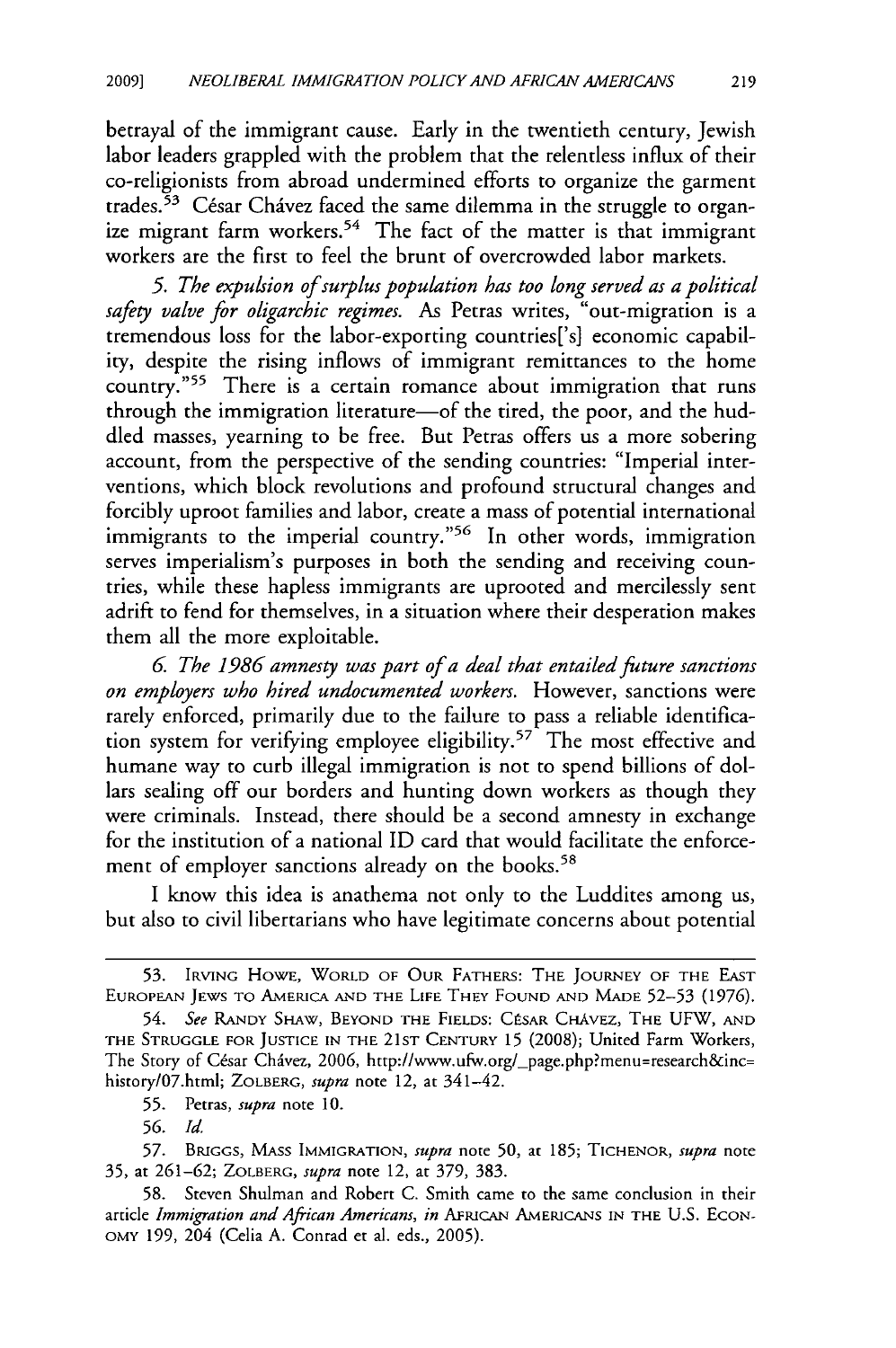abuses of such a databank.<sup>59</sup> However, a national ID is commonplace in many democratic nations in Europe, Asia, and Latin America. As John Torpey points out, identity cards can be used for good as well as ill, "enabling their bearers to obtain access to the benefits associated with citizenship," including the voting booth.60 Clearly, safeguards are imperative. Remember, though, that the current system has political drawbacks as well. To repeat, there is nothing progressive about creating a sub-proletariat of immigrant workers, nor about bumping domestic workers from entire industries and whole job sectors.

*7. There is an urgent need for policies and programs to address the job crisis in the African American community.* Much of the economic progress made during the post-civil war period reflects the impact of affirmative action policy, not only in the professions and corporate management, but also in major blue-collar industries.<sup>61</sup> The gutting of affirmative action by neocons and reactionary jurists propped up by the Federalist Society is an irreparable setback.<sup>62</sup> But we also have to confront the fact that the Left has often equivocated on affirmative action because it antagonizes white workers. Here, too, we must confront an unpalatable truth: "divide and conquer" is not only the mischief of greedy capitalists, but also of workers and their unions.<sup>63</sup> The end result is the persistence of a dual labor market that allocates the best jobs, especially in core industries, to whites, and increasingly to immigrants, while another generation of black youth languish on the margins of the job market.

As I argue in *Race Relations: A Critique,* the U.S. is evolving into a dual melting pot that corresponds to this dual labor market.<sup>64</sup> One melt-

61. *See generally* TERRY H. ANDERSON, THE PURSUIT OF FAIRNESS: A HISTORY OF POLITICAL ACTION 275-84 (2004); WILLIAM **G.** BOWEN & DEREK BOK, THE SHAPE OF THE RIVER: LONG TERM CONSEQUENCES OF CONSIDERING RACE IN COLLEGE AND UNIVERSITY ADMISSIONS (1998); Harry **J.** Holzer & David Neumark, *Assessing Affirmative Action* (Nat'l Bureau of Econ. Research, Working Paper No. W7323, 1999), *available at* http://ssrn.com/abstract= 197088.

**62.** *Cf* George **E.** Curry & Trevor W. Coleman, *Hacking Justice: The Federalist Society, A Right-Wing Network of Lauyers, Judges and Supporters, is Undoing Civil Rights and Other Gains Made Through the Courts,* EMERGE, Oct. 1999, at 42, *reprinted in* THE BEST OF *Emerge* Magazine **535** (George E. Curry ed., 2003); *see also* Jerry Landay, *The Federalist Society: The Conservative Cabal That's Transforming American Law,* WASH. MONTHLY, Mar. 2000, *available at* http://www.washingtonmonthly.com/features/2000/ 0003.landay.html.

**63.** Herbert Hill, *Race, Ethnicity, and Organized Labor: The Opposition to Affirmative Action,* NEW POL., Winter 1987, at **31;** Herbert Hill, *Race and Ethnicity in Organized Labor: The Historical Sources of Resistance to Affirmative Action,* 13 J. INTERGROUP REL. **5** (1984).

64. STEPHEN STEINBERG, RACE RELATIONS: A CRITIQUE, *supra* note **\*,** at 140-41; *see also* GEORGE YANCEY, WHO IS WHITE: LATINOS, ASIANS, AND THE NEW

**<sup>59.</sup>** *See, e.g.,* ACLU, *National ID Cards: Five Reasons Why They Should Be Rejected* (Sept. **8,** 2003), http://www.aclu.org/privacy/gen/14898res20030908.html.

<sup>60.</sup> JOHN TORPEY, THE INVENTION OF THE PASSPORT: SURVEILLANCE, CITIZEN-SHIP, AND THE STATE **165** (2000).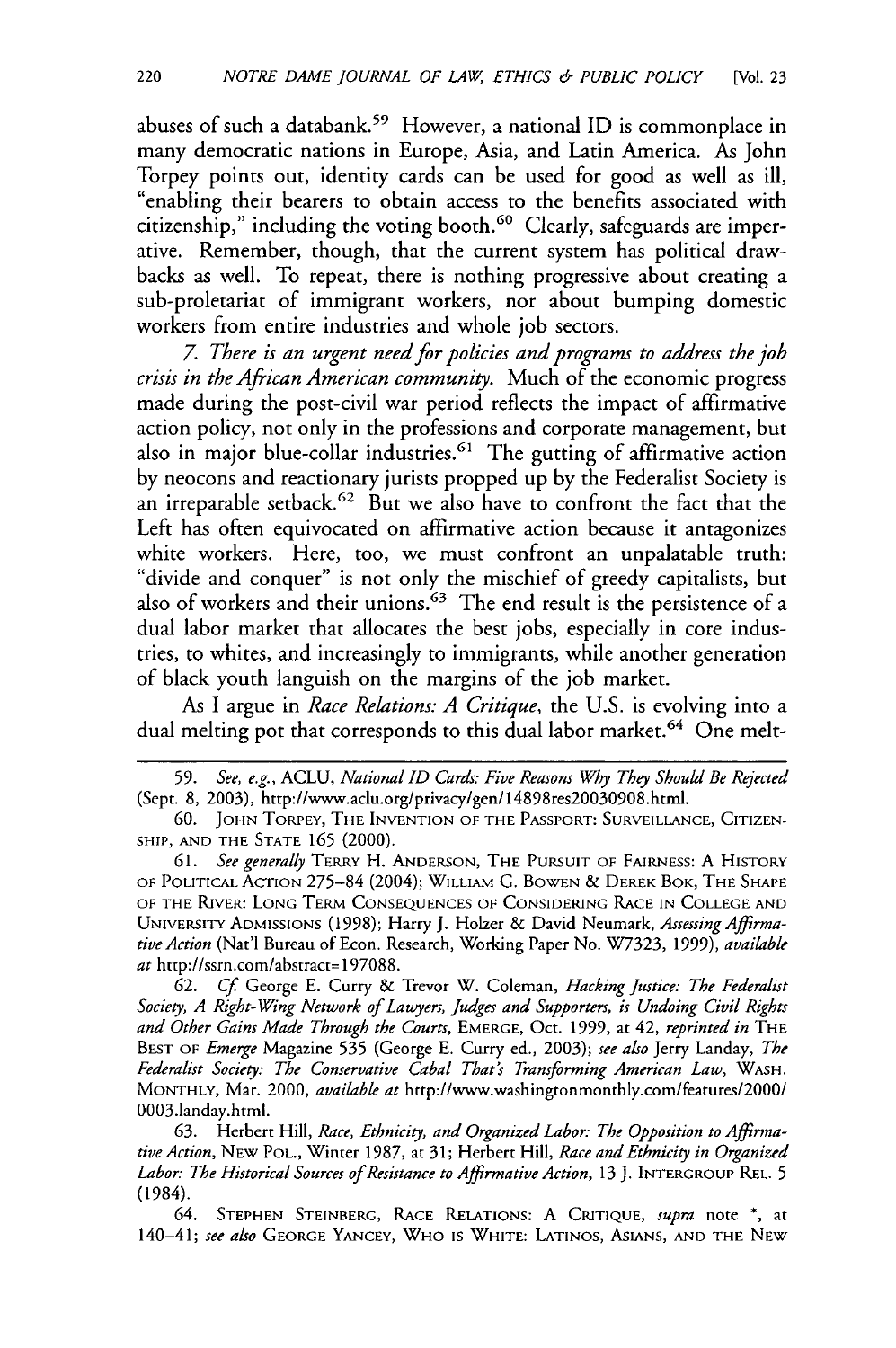ing pot is for people of African descent, including African Americans, Afro-Caribbeans, Afro-Latinos, and recent immigrants from Africa. The other melting pot is for everybody else, not just Europeans but also Asians and light-skinned Latinos. What can we expect from a colorblind Left that insists on seeing the world only through the prism of class? We need to construct a Left imaginary that takes *both* race and class into account, and that confronts the role that immigration plays in deepening the racial divide.

BLACK/NONBLACK DIVIDE (2003); Jennifer Lee et al., *Immigration and the Black-White Color Line in the United States, in* THE **IMPACT** OF IMMIGRATION **ON** AFRICAN AMERI*cANs, supra* note 31, at **27.**